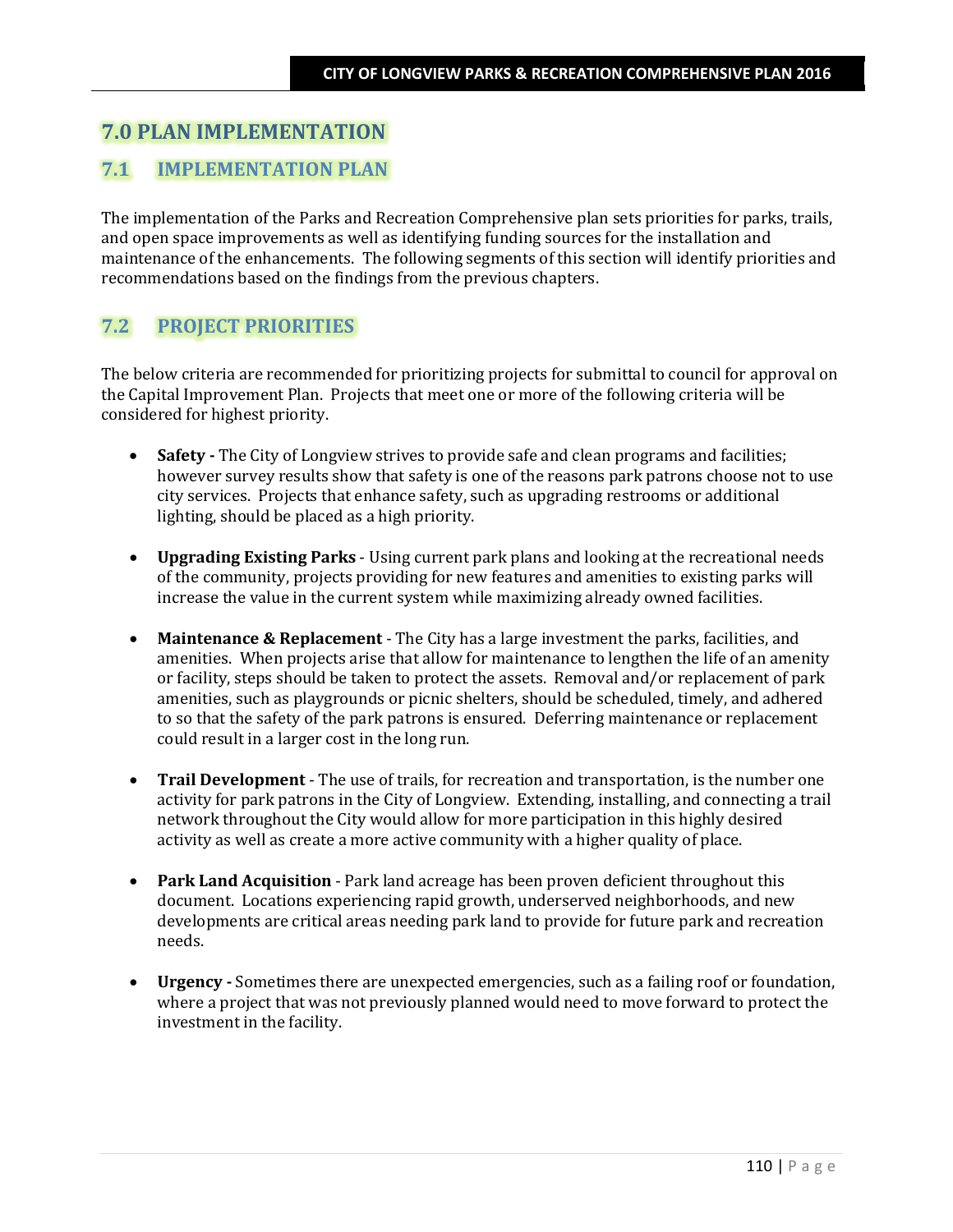# **7.3 CITY FUNDING SOURCES**

The tables on the following pages identify potential financing and revenue sources for acquisition, development, and maintenance of facilities, parks, trails, and open space. These sources are listed in no particular order.

| <b>GENERAL FUND -</b>            | This is the department's main source for operation. The<br>revenues from this fund come from sales tax and taxes<br>levied on property within the city limits.                                                                                                                                                                                                                                                        |
|----------------------------------|-----------------------------------------------------------------------------------------------------------------------------------------------------------------------------------------------------------------------------------------------------------------------------------------------------------------------------------------------------------------------------------------------------------------------|
| <b>REAL ESTATE EXCISE TAX -</b>  | Real Estate Excise Tax (REET) is a tax levied by the City on<br>all real estate sales which is levied against the full value of<br>property. Longview levies (.25%) in addition to the State<br>of Washington tax. These funds can only be used for<br>projects identified on the City's Capital Improvement<br>Program.                                                                                              |
| <b>GENERAL OBLIGATION BOND -</b> | This is a voter approved type of municipal bond which<br>pledges to level a property tax to meet the debt service<br>requirement. The property tax is usually levied for a<br>specific time frame to allow for repayment. Approval is<br>dependent on a 60% voter approval. Due to the necessity<br>of voter approval and the obligation of interest costs, this<br>funding option does come with additional hurdles. |
| <b>DONATIONS -</b>               | In-kind donation in the form of labor, materials, land, or<br>services and/or monetary donations from service groups,<br>businesses, private entities, or individuals is one way the<br>City has been able to accomplish many projects within the<br>park system.                                                                                                                                                     |
| <b>EXCHANGE OF PROPERTY -</b>    | If the City has excess property and a private party is<br>interested in the land, property could be exchanged with<br>the party if their property would allow for additional park<br>lands either as a new park or trail or an extension of<br>either.                                                                                                                                                                |
| <b>JOINT PARTNERSHIPS -</b>      | The way this funding source works would be to allow for<br>an agreement to be put into place between the City and a<br>private organization. There are different functions<br>allowed by joint partnerships, an example would be for an<br>entity to allow public access over their property via a trail<br>if the department would agree to maintain the trail.                                                      |
| <b>LIFETIME ESTATES -</b>        | This is an agreement between the land owner and the City,<br>whereas the City acquires the property at the time of the<br>agreement but allows the land owner to live on the<br>property even after the title transfers.                                                                                                                                                                                              |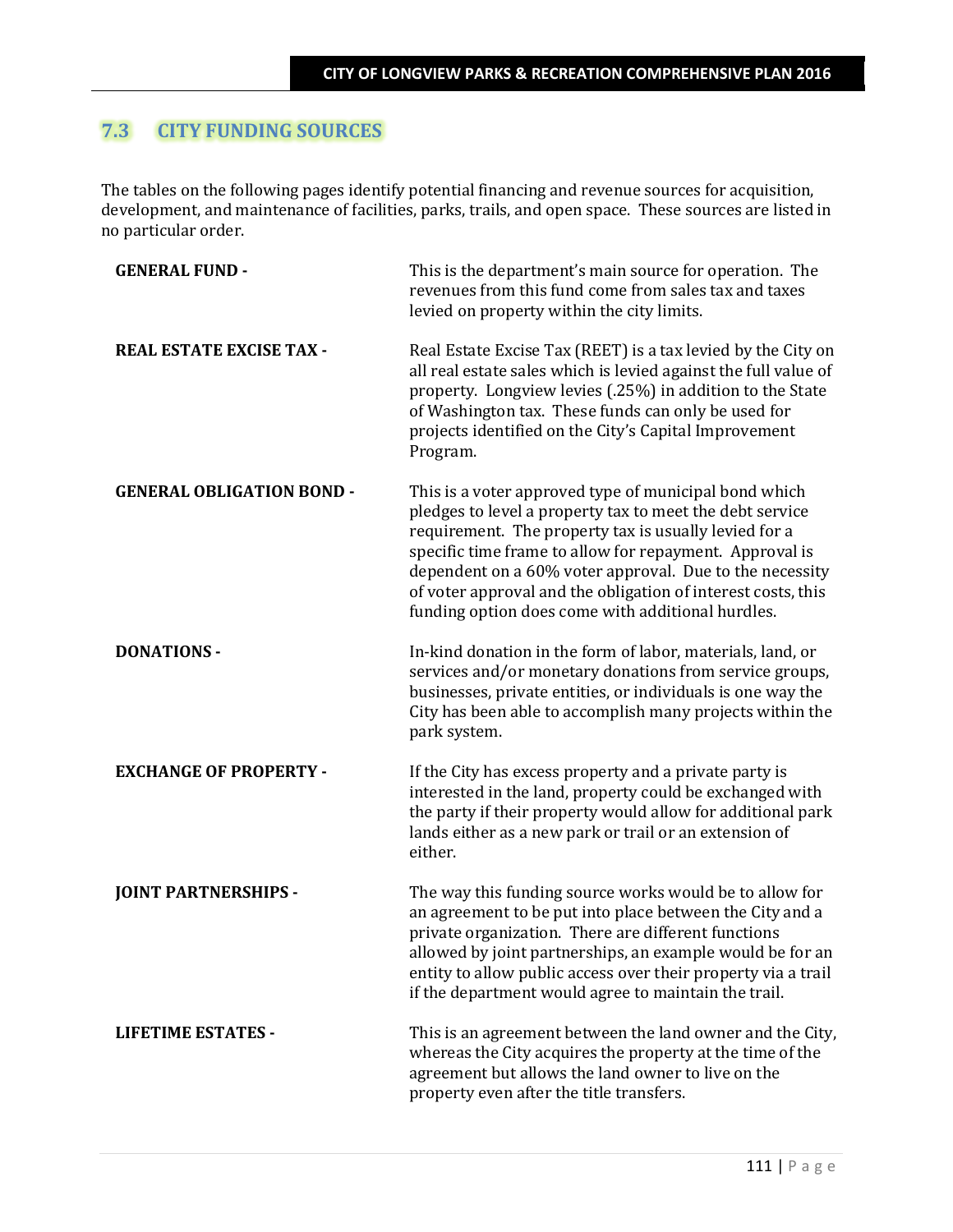| <b>CERTIFICATE OF PARTICIPATION -</b> | This allows for a lease until purchase approach where the<br>City would sell certificates to a lending institution and it is<br>repaid by revenues produced by the facility or out of the<br>operating budget. The City does not gain ownership of the<br>property until the certificates have been paid back in full.                                                              |
|---------------------------------------|-------------------------------------------------------------------------------------------------------------------------------------------------------------------------------------------------------------------------------------------------------------------------------------------------------------------------------------------------------------------------------------|
| <b>LAND DEDICATION -</b>              | This is a requirement dedicating land to the City in all<br>future plats of residential property that include 25 acres or<br>more to provide parks and recreation facilities for persons<br>who reside within or nearby such platted land.                                                                                                                                          |
| <b>SHARED FACILITIES -</b>            | Shared facilities would allow for the City and other private<br>utilities or organizations to share the cost of an<br>improvement that would benefit both entities. One<br>example would be a utility or diking corridor where the<br>utility would pay for an access road that would allow for a<br>trail.                                                                         |
| <b>KUNTZ TRUST FUND -</b>             | A trust created by the Kuntz family intended to be used for<br>park and/or recreational purposes for the benefit and<br>enjoyment of the citizens of Longview.                                                                                                                                                                                                                      |
| <b>USER FEES -</b>                    | User fees can be charged for a wide range of activities,<br>including parks, and special park uses such as corporate<br>picnics, large scale community events, and other special<br>events. While some user fees are implemented to reduce<br>vandalism or control park usage, other fees could generate<br>revenues to implement additional elements of the<br>Comprehensive Plan. |
| <b>METROPOLITAN PARK DISTRICT -</b>   | A metropolitan park district is a junior taxing district that<br>can create a levy for the purpose of the management,<br>control, improvement, maintenance, and acquisition of<br>parks, parkways, boulevards, and recreational facilities.                                                                                                                                         |
| <b>LEVY LID LIFT -</b>                | The City, as a taxing district, can request a Single Year Lid<br>Lift (1 year) or a Multiple Year Lid Lift (up to 6 years). In<br>either case, the voter approved lid lift must occur within<br>12 months of when it will be imposed. The lift is<br>temporary unless the ballot specifically states the resulting<br>levy will be used for future levy limit calculations.         |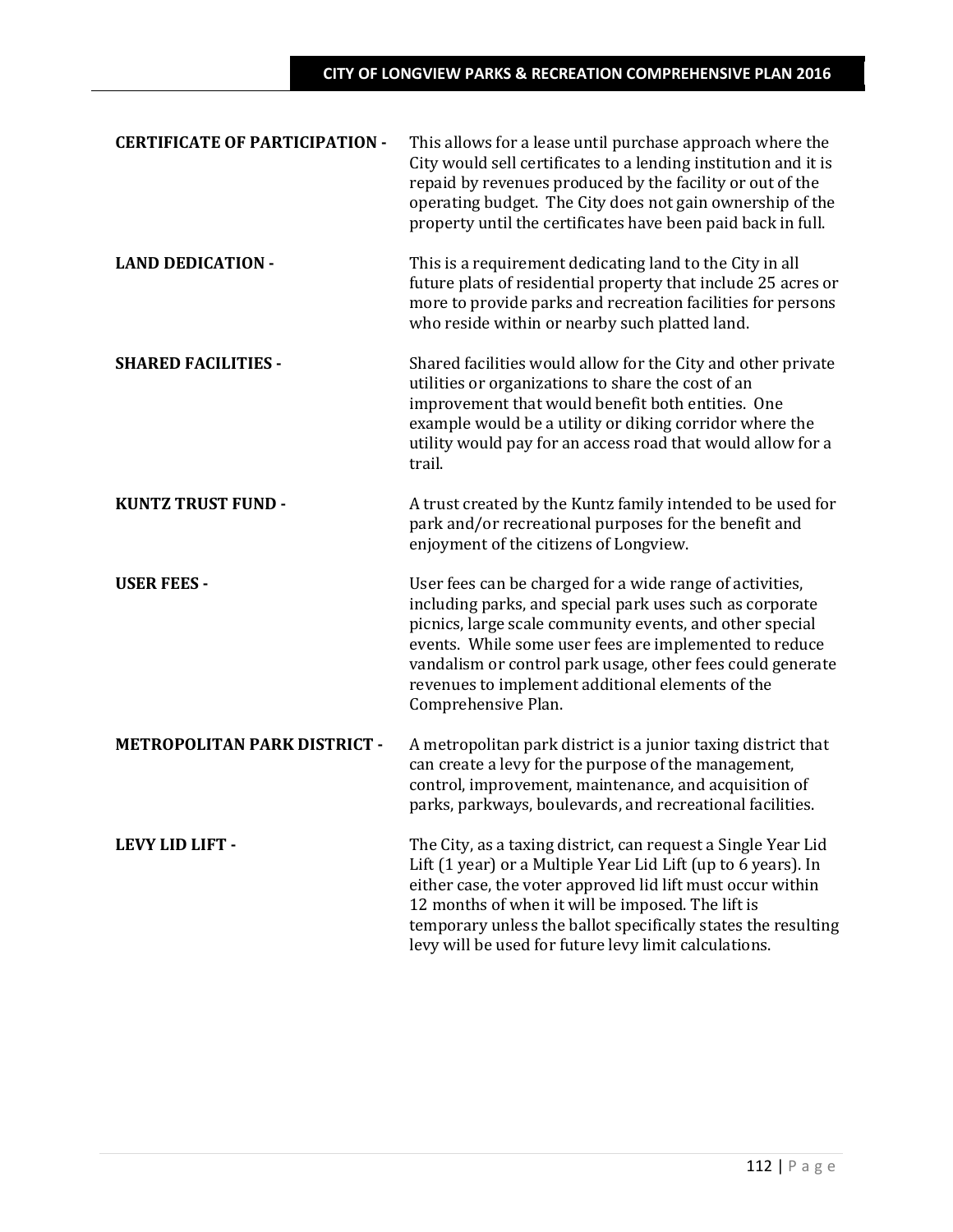# **7.4 OUTSIDE FUNDING SOURCES**

The primary outside source for funding for parks and recreation grant funding is the Washington State Recreation and Conservation Office (RCO). The RCO is a small state agency that provides leadership and funding to help state partners protect and enhance Washington's natural and recreation resources for current and future generations. They do this with statewide strategic investments through policy development, grant funding, technical assistance, coordination, and advocacy. Their goal is to foster healthy lifestyles and communities, stewardship, and economic prosperity in Washington. Additionally, there are other grants that can be awarded for park and recreation projects. These grant programs are listed in no particular order.

## **AQUATIC LANDS ENHANCEMENT ACCOUNT (ALEA)**

The ALEA program is targeted at re-establishing the natural, self-sustaining ecological functions of the waterfront, providing or restoring public access to the water, and increasing public awareness of aquatic lands as a finite natural resource and irreplaceable public heritage. This grant requires a 50% match with 10% coming from non-state and non-federal contributions.

## **BOATING FACILITIES PROGRAM (BFP)**

The BFP program pays for projects that acquire, develop, and renovate facilities for motorized boats and other watercraft, including launching ramps, guest moorage, and support facilities. This grant requires a 25% match with 10% coming from non-state and non-federal contributions.

#### **LAND AND WATER CONSERVATION FUND**

The Land and Water Conservation Fund provides funding to preserve and develop outdoor recreation resources, including parks, trails, and wildlife lands. This grant requires a 50% match with 10% coming from non-state and non-federal contributions.

#### **NO CHILD LEFT INSIDE**

The Washington State Legislature created the No Child Left Inside grant program to provide under-served students with quality opportunities to experience the natural world. Grant funds are available for outdoor environmental, ecological, agricultural, or other natural resource-based education and recreation programs serving youth. No match is required by strongly encouraged to demonstrate local commitment.

## **NON-HIGHWAY AND OFF-ROAD VEHICLE ACTIVITIES (NOVA) PROGRAM**

The Non-highway and Off-road Vehicle Activities program provides funding to develop and manage recreation opportunities for such activities as cross-country skiing, hiking, horseback riding, mountain biking, hunting, fishing, sightseeing, motorcycling, and riding all-terrain and four-wheel drive vehicles. No match is required by strongly encouraged to demonstrate local commitment.

#### **WASHINGTON WILDLIFE RECREATION PROGRAM (WWRP)**

The Washington Wildlife and Recreation Program provides funding for a broad range of land protection and outdoor recreation, including park acquisition and development, habitat conservation, farmland preservation, and construction of outdoor recreation facilities. The WWRP was envisioned as a way for the state to accomplish two goals: Acquire valuable recreation and habitat lands before they were lost to other uses and develop recreation areas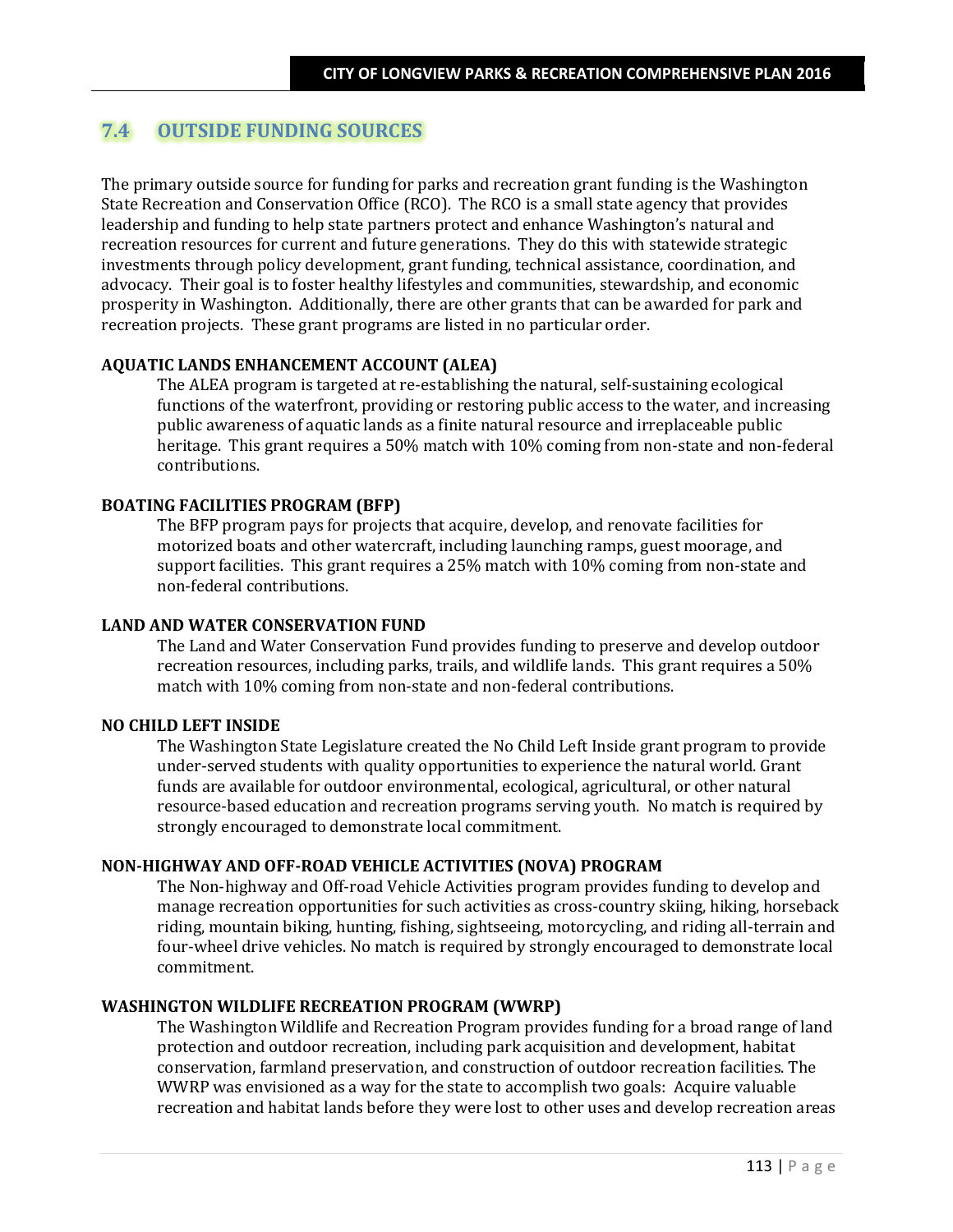for a growing population. This grant requires a 50% match with 10% coming from non-state and non-federal contributions.

## **YOUTH ATHLETIC FACILITIES (YAF)**

The Youth Athletic Facilities grant program provides money to buy land and renovate outdoor athletic facilities such as ball fields, courts, swimming pools, BMX tracks, and skate parks that serve youth. The program focuses on serving people through the age of 18, who participate in sports and athletics. This grant requires a 50% match with 10% coming from non-state and non-federal contributions.

## **COMMUNITY DEVELOPMENT BLOCK GRANTS**

This federally funded grant program is available for a variety of projects that help address a wide array of unique community development needs. These grant funds tend to be awarded to projects within lower income areas due to the rules for the grant. These grants can be awarded for up to 100% funding for projects.

## **U.S. FISH & WILDLIFE FINANCIAL ASSISTANCE PROGRAM**

The U.S. Fish and Wildlife Service issues financial assistance through federal grants and cooperative agreement awards to a variety of entities. The projects usually funded are related to water quality, habitat and watershed management, and wildlife conservation.

# **7.4 PREVIOUSLY FUNDED PROJECTS**

#### **COWLITZ RIVER ACQUISITION - NOT COMPLETED 2010**

| <b>WWRP - Water Access Grant</b> | \$126,872 |
|----------------------------------|-----------|
| <b>Sponsor Match</b>             | \$126,872 |

Longview wanted to use this grant to buy 2.2 acres for a non-motorized, hand launch to the Cowlitz River near downtown Longview. The land was next to existing city parkland and eliminates the risk of incompatible development if sold. The area would have provided the only non-motorized water access along the Cowlitz River on the 16 miles between Castle Rock and the Columbia River.

## **CLONEY SKATE PARK RESTORATION - 2005**

## **Youth Athletic Field Improvement Grant \$83,505 Sponsor Match \$83,505**

The Longview/Kelso Parks and Recreation Department in Cowlitz County restored the skate park by replacing the existing ramps with newly designed ramps that will reduce the ongoing maintenance, will increase safety, and will have an extended life expectancy. In 1997 a double tennis court surface was converted into a skate ramp park at Cloney Park. Through a survey and a youth design team, ramps were designed and constructed of treated lumber with metal surfaces. Over the years, rails and additional ramps were added to the park. Due to heavy use, repairs are a constant occurrence and have reached the point that the metal surfaces are no longer repairable. The scope of this project was a complete replacement of the existing ramps and resurfacing of the park with a new asphalt overlayment and color surface coating. This project will eliminate the problems with standing water and surface cracks.

#### **BABE RUTH BALL FIELD IMPROVEMENTS - 2001**

#### **Youth Athletic Field Improvement Grant \$26,883 Sponsor Match \$26,883**

This grant enabled Babe Ruth to improve drainage and turf conditions as well as construct dugouts.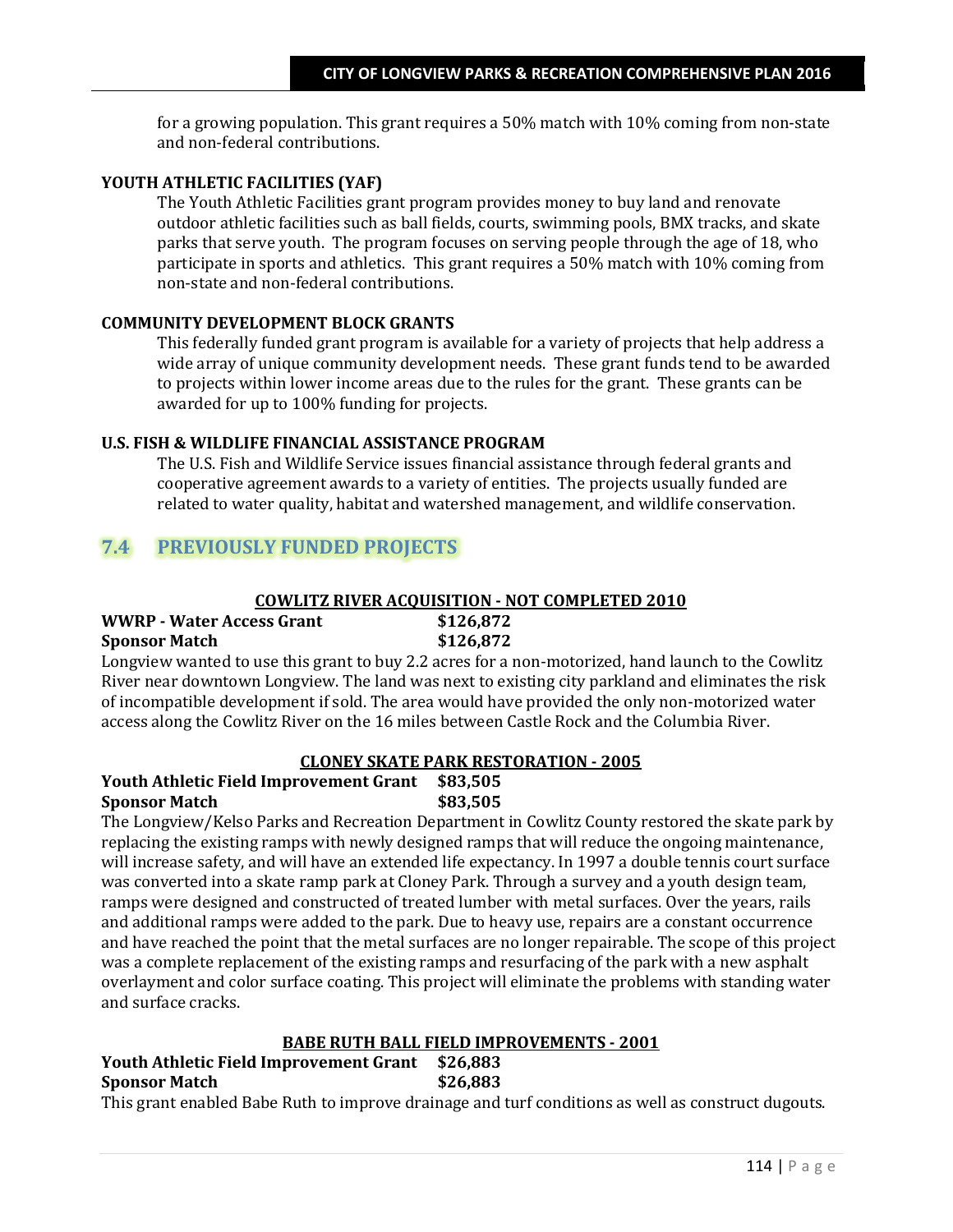# **7TH AVENUE PARK - 1982**

# **Land and Water Conservation Grant \$393,188 Sponsor Match \$131,063**

This grant allowed for the acquisition of 35.64 acres of level land located on the south side of Longview. The park was planned to provide active and passive recreational needs for the entire service area as well as serve as a neighborhood and community facility.

# **ROY MORSE PARK #2 - 1980**

# **Recreation and Conservation Office Grant \$114,000 Sponsor Match \$114,045**

This proposal was for the completion of Roy Morse Park. The first phase of the project was funded by the IAC in 1970. The improvements will include ball fields, multipurpose field, additional picnic areas, pond areas, restrooms, play area, archery range, and tennis courts.

### **BICYCLE AND PEDESTRIAN TRAIL - 1976**

#### **Land and Water Conservation \$197,269 Sponsor Match \$65,756**

This grant was awarded for the development of approximately 2.5 miles of bicycle and pedestrian trail around the lakeshore of Lake Sacajawea. This trail is 2.5 miles of one lane trail, six feet wide, and was to include landscaping, benches, rip-rap, shelters, trail lighting, and paved rest areas.

|                                    | <b>BAKER'S CORNER DEVELOPMENT - 1973</b> |
|------------------------------------|------------------------------------------|
| <b>Land and Water Conservation</b> | \$225,000                                |
| <b>Sponsor Match</b>               | \$75,000                                 |

This project was set out to develop 20 acres of the 60 acre site at Roy Morse Park, The park was previously acquired with a Recreation Conservation Office Grant in 1970 to provide for facilities for softball, baseball, parking, access and internal park roads, children's play area, picnic area, comfort station and landscaping.

## **LONGVIEW PARK - 1970 Recreation Conservation Office Grant \$116,250 Sponsor Match \$38,750**

This project was for the acquisition of 60 acres of land located in West Longview approximately three miles west of downtown, what is now called Roy Morse Park. This site is located directly in the path of the expanding residential area of Longview. This site was slated for a major urban park, with a sports complex development.